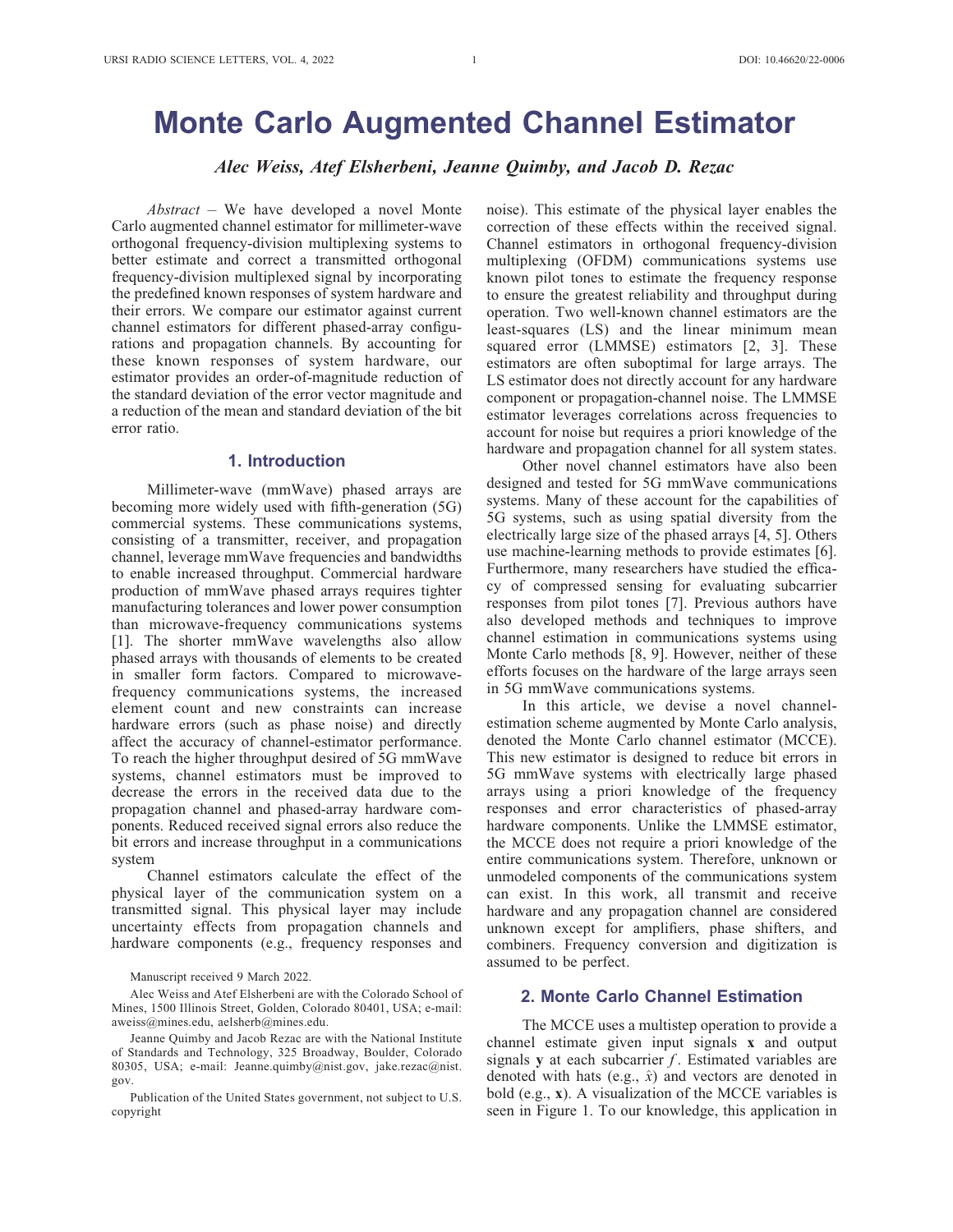

Figure 1. A depiction of the MCCE parameters. The input is given as x, the MCCE output is  $\hat{y}_{mc}$ ,  $h_M$  is the modeled response,  $\hat{h}_U$  is the unmodeled response, and  $h_T$  is the total response.

the ways presented here has not been previously performed.

The MCCE first generates a combined modeled response distribution  $h_{M_{f,n}}$  at each array element *n* and frequency  $f$  by randomly sampling and cascading the responses and distributions of each known hardware component  $k \ (k = [1, \ldots, K])$  times. These known hardware-component models are defined by either a mathematical formulation or measured S-parameter values. These models are the a priori knowledge provided to the MCCE. Currently, models used in the MCCE include a phase shifter and amplifier behind each antenna element  $n$ , with a combiner at the output of the phased array.

The MCCE assumes that all other system hardware and any propagation channel response are unmodeled. This combined unmodeled response is denoted as  $h_{U_f}$ . Using  $\mathbf{h}_{M_f}$  and our received values  $y_f$ , we can create an overdetermined system of equations to solve for  $h_{U_f}$  as

$$
\begin{bmatrix} x_f h_{M_{f,1,1}} & \cdots & x_f h_{M_{f,N,1}} \\ \vdots & \ddots & \vdots \\ x_f h_{M_{f,1,K}} & \cdots & x_f h_{M_{f,N,K}} \end{bmatrix} \begin{bmatrix} \hat{h}_{U_{f,1}} \\ \hat{h}_{U_{f,2}} \\ \vdots \\ \hat{h}_{U_{f,N}} \end{bmatrix} = \begin{bmatrix} y_f \\ y_f \\ \vdots \\ y_f \end{bmatrix}
$$
 (1)

where  $y_f$  is our received pilot value and  $h_{M_{f,n,k}}$  is the kth sample of  $\mathbf{h}_{\mathbf{M}_{\mathbf{f},n}}$  at element  $n$   $(n = [1, \ldots, N])$ and subcarrier frequency f. The unmodeled response  $\hat{h}_{U_{f,n}}$  is then calculated using a least-squares approximation of the overdetermined system of equations.

Using the known inputs  $x_f$ ,  $j$   $(j = [1, \ldots, J])$ Monte Carlo iterations are performed to estimate the output  $\hat{y}_{mc_{f,j}}$  of both the modeled portion  $\mathbf{h}_{M_{f,n}}$  and the unmodeled portion  $\hat{\mathbf{h}}_{U_f}$  of the channel. The relationship between  $x_f$ ,  $y_{mc_{f,j}}$ , and the total estimated response  $\hat{\mathbf{h}}_{T_f}$ is given as

$$
\begin{bmatrix}\n\frac{\hat{y}_{mc_{1,1}}}{x_1} & \cdots & \frac{\hat{y}_{mc_{F,1}}}{x_F} \\
\vdots & \ddots & \vdots \\
\frac{\hat{y}_{mc_{1,J}}}{x_1} & \cdots & \frac{\hat{y}_{mc_{F,J}}}{x_F}\n\end{bmatrix} = \begin{bmatrix}\n\hat{h}_{T_{1,1}} & \cdots & \hat{h}_{T_{F,1}} \\
\vdots & \ddots & \vdots \\
\hat{h}_{T_{1,J}} & \cdots & \hat{h}_{T_{F,J}}\n\end{bmatrix} = \begin{bmatrix}\n\hat{\mathbf{h}}_{T_1} \\
\vdots \\
\hat{\mathbf{h}}_{T_f}\n\end{bmatrix}
$$
\n(2)

where  $\hat{h}_{T_{f, i}}$  is the relation between  $x_f$  and  $\hat{y}_{m c_{f, i}}$  for

subcarrier  $f = [1, \ldots, F]$ . The values of  $\hat{\mathbf{h}}_{T_f}$  are used to calculate the final channel estimate  $\hat{\mathbf{h}}_{\text{MCCE}_f}$  at subcarrier f as

$$
\hat{\mathbf{h}}_{\text{MCCE}_{\mathbf{f}}} = E\left[\hat{\mathbf{h}}_{\text{T}_{\mathbf{f}}}\right] = \frac{1}{J} \sum_{j=1}^{J} \frac{\hat{y}_{m c_{f,j}}}{x_f} \tag{3}
$$

This provides an estimate of the total response between the measurement points of the estimator inputs x and y. It is important to note that in this article we focus solely on estimating the response from the phased-array hardware and the propagation channel. Other components such as analog-to-digital (ADC) and digital-to-analog converters (DAC) are assumed to be captured by  $h_{U_f}$ . A better estimation can likely be obtained by future addition of more modeled hardware components.

#### 3. Monte Carlo Channel Estimator Evaluation Configuration

The efficacy of the LS, LMMSE, and MCCE channel estimators were evaluated in a simulated 5G mmWave system. These simulations used similar modeled hardware components to those provided to the MCCE. Each MCCE estimation used  $K = 20,000$ and  $J = 2500$ . These values were found through testing to provide a reasonable trade-off of accuracy and time complexity. These simulations tested multiple phasedarray hardware configurations with varying signal-tonoise ratios (SNRs) to evaluate the efficacy of each channel estimator. The mean square error (MSE), error vector magnitude (EVM), and bit error ratio (BER) are the metrics of interest.

Each estimator was tested using quadrature shift phase keying and 16-, 64-, 256-, 1024-, and 4096 quadrature amplitude modulations (QAM). Each test performed 1000 repeat simulations with 100 subcarriers spaced at 15 kHz, starting at 27 GHz, with  $2^{19}$  total transmitted bits. Pilot tones were sent with each OFDM symbol evenly spaced at intervals of 10 subcarriers. Testing showed that the pilot-tone density had minimal effect on the results. The responses of non-pilot subcarriers were calculated from each pilot tone using a two-dimensional linear interpolation and nearestneighbor extrapolation.

The results tested a propagation channel with a single incident plane wave at boresight (i.e.,  $\theta_i = 0$ ,  $\phi_i = 0$ ) with a uniform frequency response. This propagation channel was coupled with simulated phased arrays consisting of isotropic antennas, ideal (lossless) combiners, unity gain amplifiers, and nondiscretized phase shifters. Phase and magnitude errors were then added onto each of these components to produce phased arrays with varying SNRs. Each phased array was an  $8 \times 8$  element rectangular planar array with 5.25 mm between elements. Each estimator was provided five OFDM symbols for estimation. It is assumed that the total system response does not vary from symbol to symbol, and therefore the noise is the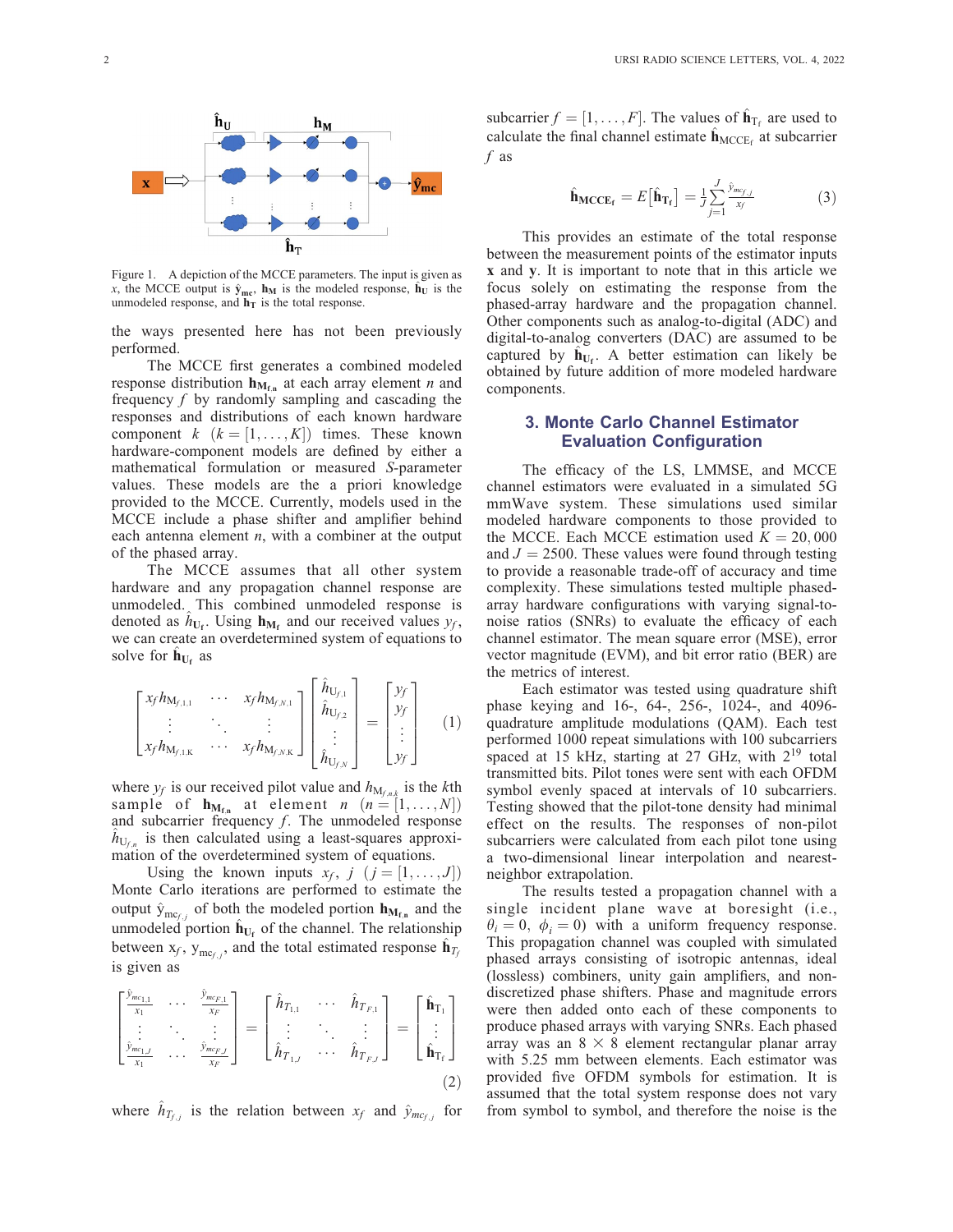Table 1. Channel estimator metrics—mean (SD) across repeat estimations—with 256-QAM, SNR  $\approx$  38.6 dB.

| Metric     | LS                                            | <b>LMMSE</b>                                  | <b>MCCE</b>                                   |
|------------|-----------------------------------------------|-----------------------------------------------|-----------------------------------------------|
| <b>MSE</b> | $0.000298~(1.6\times 10^{-5})$                | $0.000298(1.6\times10^{-5})$                  | $0.000292(1.3 \times 10^{-6})$                |
| <b>EVM</b> | 1.7269(0.04)                                  | 1.727(0.04)                                   | 1.714(0.004)                                  |
| <b>BER</b> | $5.379 \times 10^{-7}$ $(1.1 \times 10^{-6})$ | $5.379 \times 10^{-7}$ $(1.1 \times 10^{-6})$ | $2.346 \times 10^{-7}$ $(6.6 \times 10^{-7})$ |

only difference in the values of subcarriers between symbols. The LS and LMMSE estimators calculate the mean at each subcarrier across the symbols. The MCCE uses the same mean to calculate the unmodeled response  $h_{U_f}$ .

## 4. Monte Carlo Channel Estimator Evaluation Results

Table 1 shows the resulting mean (SD) of metrics for the LS, LMMSE, and MCCE estimators for an SNR of approximately 38.6 dB with 256-QAM modulation. The MCCE outperforms the other estimators on all metrics for this noise level. It also has a standard deviation that is a factor of 10 lower than those of the other channel estimators. The distribution in MCCE estimation is tighter and has fewer outlier values that are incorrectly demodulated for a sufficiently low modulation scheme and SNR.

The BER as a function of SNR is seen in Figure 2, and the percent decrease in the mean BER for the MCCE over the LS estimator  $\Delta_{LS}$  is given in Figure 3. This figure further highlights the improvements that are realized using the MCCE method. These plots quantify what constitutes a sufficient modulation and SNR by showing at what SNR value the MCCE outperforms other estimators for a given modulation scheme.

# 5. Analysis and Applications

The MCCE provides a reduced BER by lowering the standard deviation in an estimator output. This relation is due to the nonlinear nature of demodulating



Figure 2. BER versus SNR for varying modulation schemes using the MCCE, LMMSE, and LS channel estimation techniques.

based on set thresholds for different constellation points. Figure 4 helps visualize this phenomenon; it provides the distributions of possible corrected constellation values from the MCCE and LS estimators for a 64-QAM modulation. The shaded areas along the edge denote values outside the boundaries of the constellation-point thresholds. Values in these shaded areas are incorrectly demodulated and increase the BER. While each distribution has an almost identical EVM, more of the MCCE distribution lies within the threshold boundaries than the LS distribution. Therefore, more symbols will be correctly demodulated with the MCCE and provide a lower BER. The reduced BER could allow a communications system to maintain a higherorder modulation for a given EVM than in specifications of EVM versus modulation like [10]. As either SNR increases or the threshold boundaries are moved in (i.e., as we move to a higher modulation scheme), the tight distribution of the MCCE begins to underperform the LS estimator with a wider distribution.

The decreased BER of the MCCE comes at the cost of computational complexity. The MCCE requires many Monte Carlo simulations to calculate the unmodeled response and the channel estimate. It also assumes that the total response is slowly varying such that multiple symbols can be used to estimate the error distribution (e.g.,  $\sim 66 \text{ }\mu\text{s} \times 5 \text{ symbols} \approx 330 \text{ }\mu\text{s}$ ). Therefore, the MCCE is best in communications systems that can offload processing to a computational unit such as a coprocessor connected to a base station, ensure a slowly varying channel for millisecond timeframes, and provide responses and uncertainties for hardware components in use.



Figure 3. Percent decrease in BER over the LS estimator when using the MCCE for varying modulation schemes.